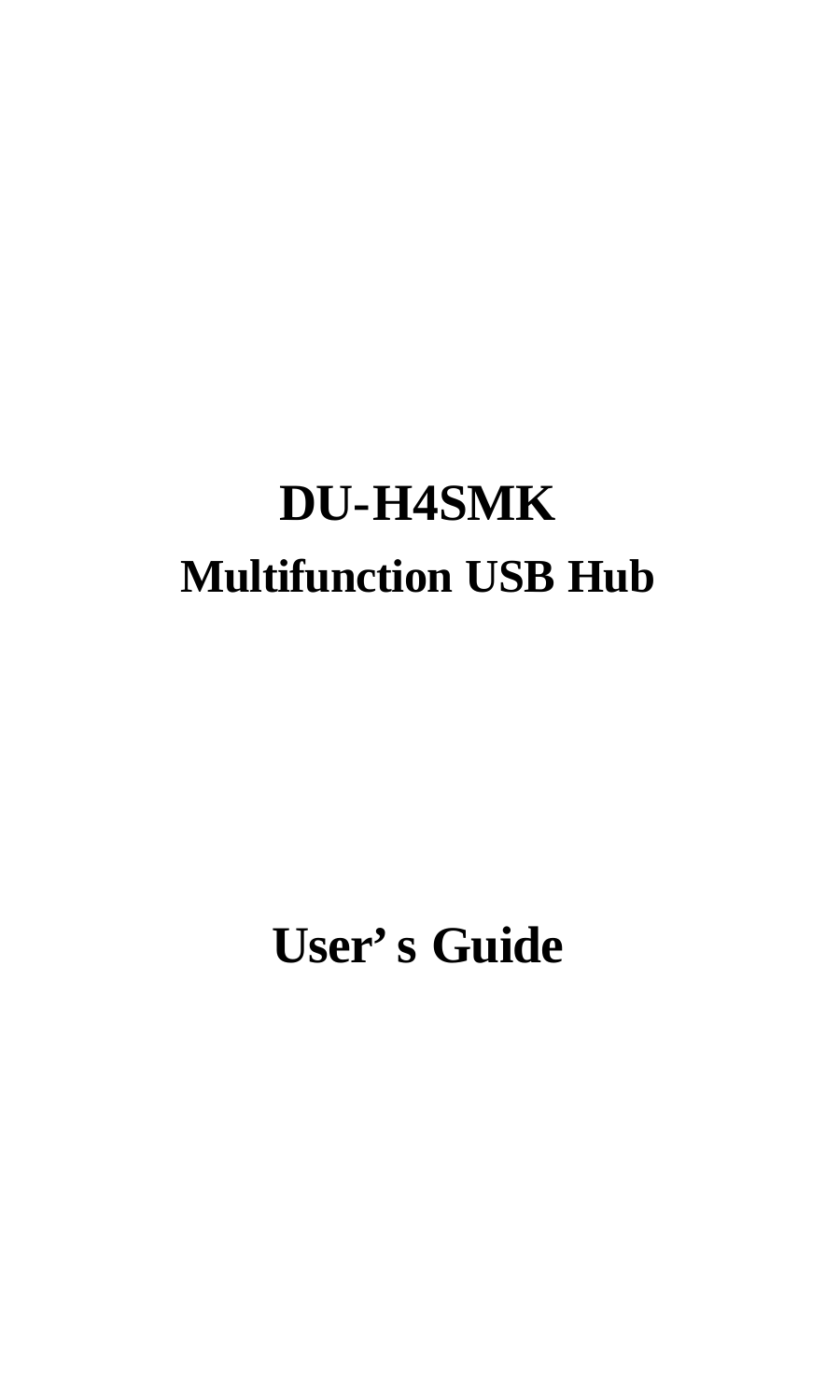# **INTRODUCTION**

Congratulations on your purchase of the DU-H4SMK Multifunction USB Hub. The USB Hub providing one high-speed RS-232 Serial, one PS/2 Keyboard, one PS/2 Mouse ports and 4 Downstream USB ports. The USB Hub features easy connectivity for traditional devices includes modem, keyboard, mouse and others USB devices.

# **Technology Overview**

USB stands for Universal Serial Bus. It is a standard that has been adopted by leading manufacturers within the computer industry to define a new type of peripheral connection scheme. It is designed to replace older parallel and serial ports, cables, and connectors with something faster and easier to use. USB is:

- $\mathbb{Z}$  Easier -- Windows 98, Me and 2000 will automatically recognize newly installed devices.
- $\lll$  Quicker -- You won't have to reboot when installing.
- ?? Faster -- Top USB data speed is around 100 times faster than a serial connection.
- $\mathbb{Z}$  Greater Expandability -- Using USB hubs you can connect up to 127 devices to your computer.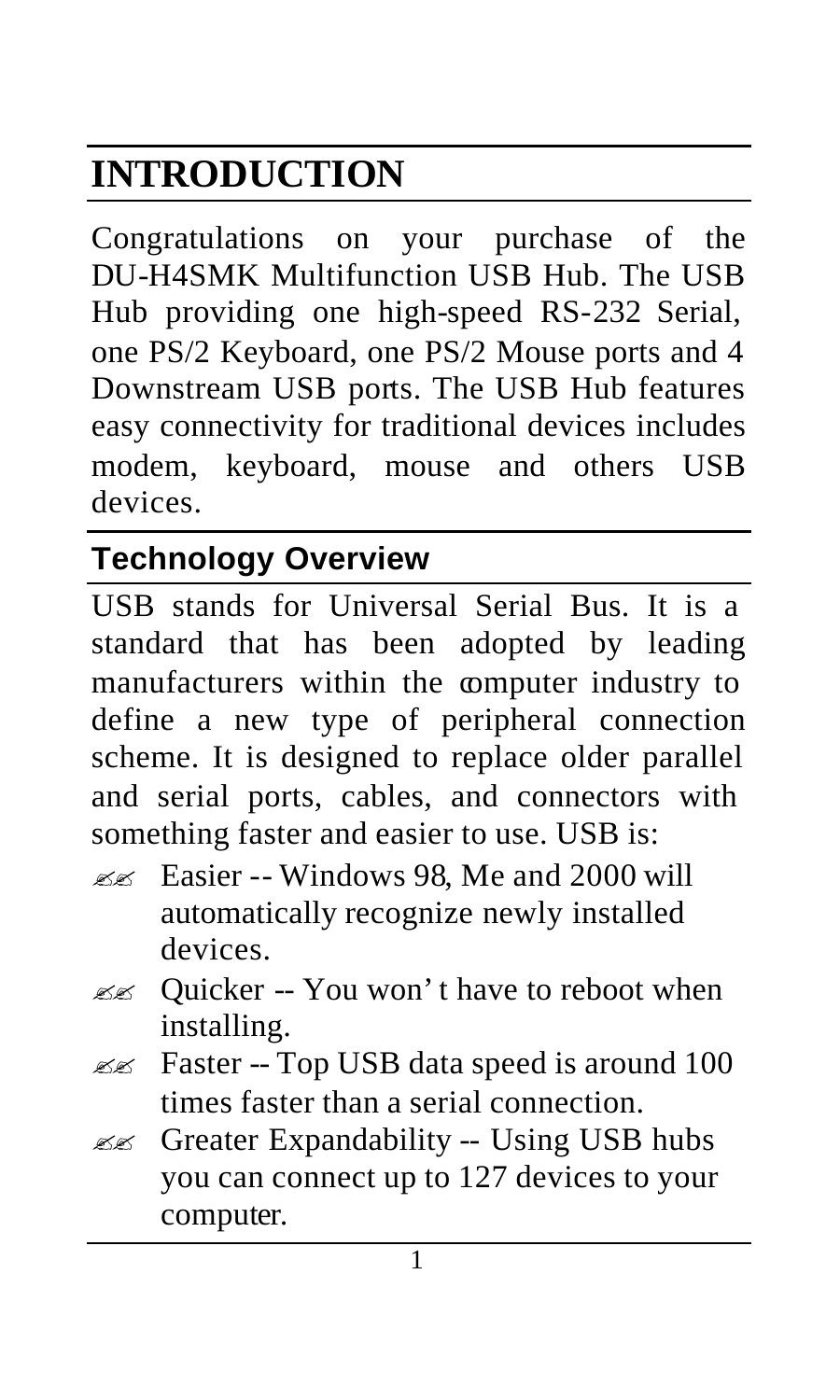#### $\mathbb{Z}$  Hot Swappable -- They just plug and go! **About the DU-H4SMK Multifunction USB Hub**

The DU-H4SMK Multifunction USB Hub allows user to connect up to four USB peripherals or devices to their USB ready PC.

The DU-H4SMK Multifunction USB Hub supported for legacy devices such as PS/2 keyboards, PS/2 mouse, and modems.

The DU-H4SMK Multifunction USB Hub is designed to provide quick and easy access to the four type 'A' downstream ports for connecting peripherals with USB support, USB hubs and other devices. A single type "B" upstream port is provided for connecting to the host computer, or another USB hub.

# **Product Features**

|  |  |  |  | $\ll \ll$ USB 1.1 specification compatibility |
|--|--|--|--|-----------------------------------------------|
|--|--|--|--|-----------------------------------------------|

- $\lll$  Plug-and-Play
- $\mathbb{Z}$  Supports both OHCI and UHCI.
- ?? Supports Self-power mode.
- $\mathbb{Z}$  Supports 1 upstream and four downstream USB ports
- $\ll$  5 LED indicators for Power and Port status
- $\mathbb{Z}$  Connects up to 127 USB devices with cascading hub.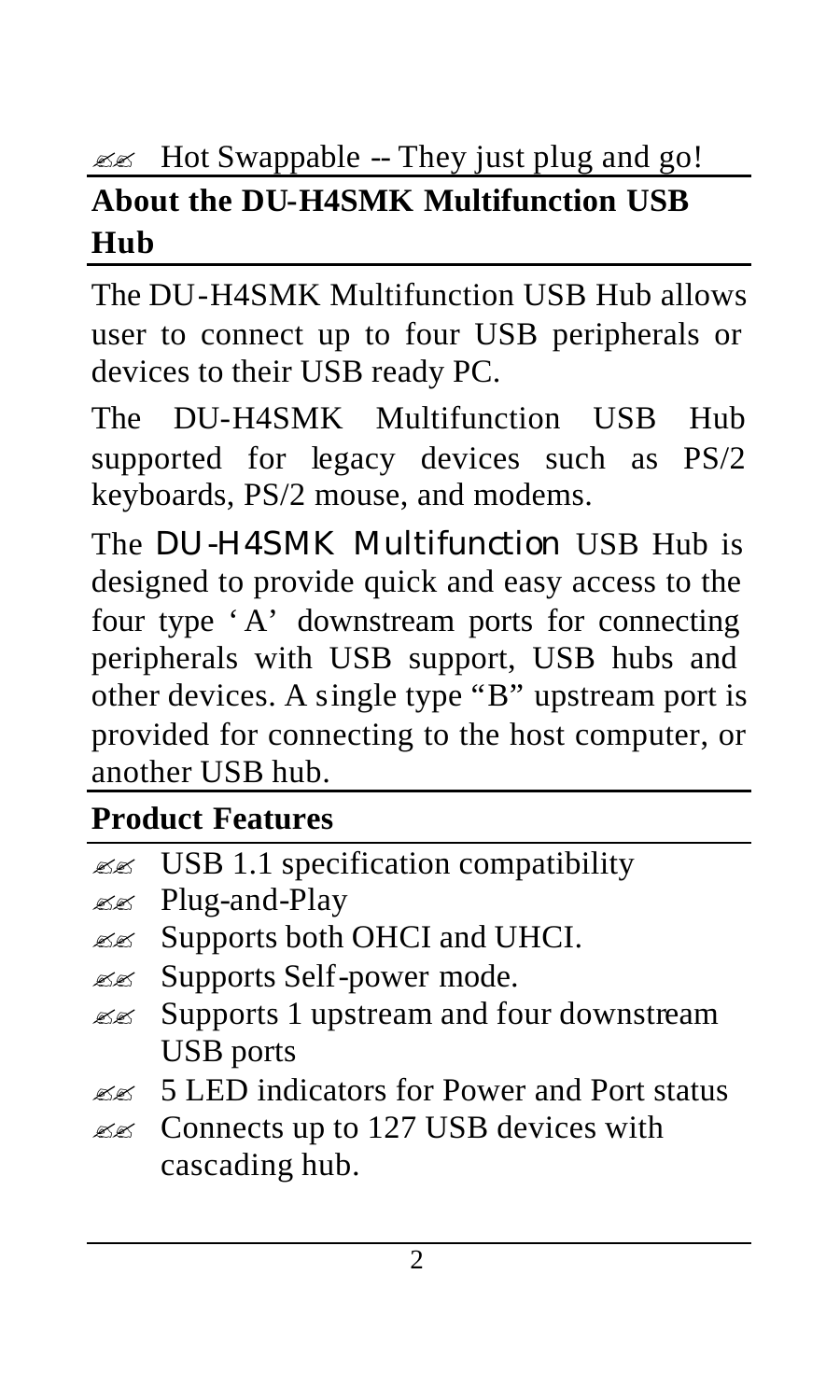?? Over-current and high-inrush current protections

# **INSTALLATION**

### The DU-H4SMK Multifunction USB Hub was designed to be simple and easy to install.

**Aspect Description**

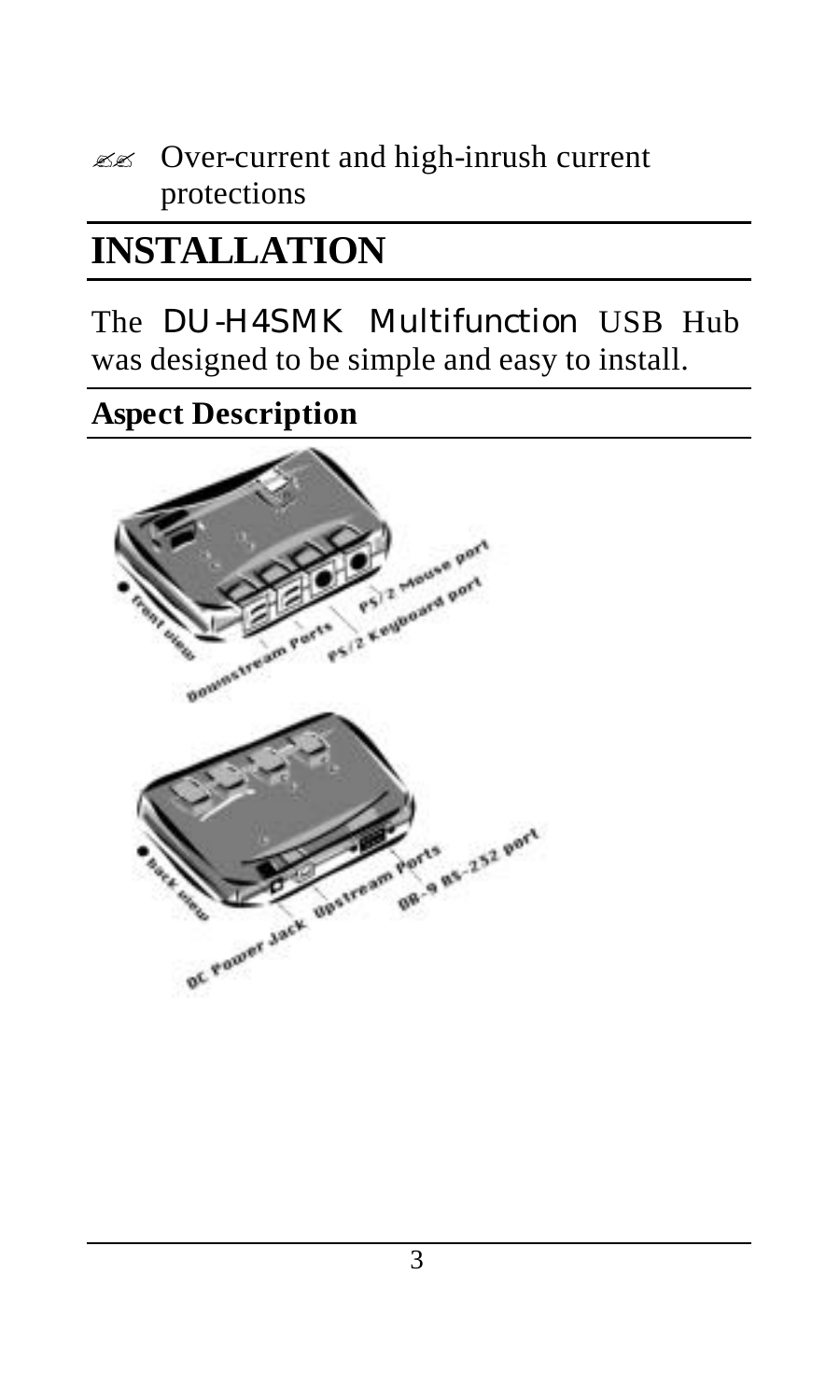#### **Hardware Installation**

- 1. Plug the included adapter into the rear of the DU-H4SMK Multifunction USB Hub and an available electrical outlet.
- 2. Plug the B-type connector into the "Upstream Port".
- 3. Plug the A -type connector into a computer or USB Hub downstream port.
- 4. Connect USB devices to the Hub: Down-stream 1 - Downstream 4.
- 5. Connect legacy devices to the PS/2 keyboard, PS/2 mouse or RS-232 serial port.

# **Software Installation**

After installing the DU-H4SMK Multifunction USB Hub, the Windows will find a new device and requests a driver program. Please insert the driver diskette enclosed and to follow up the screen instruction to complet the installing.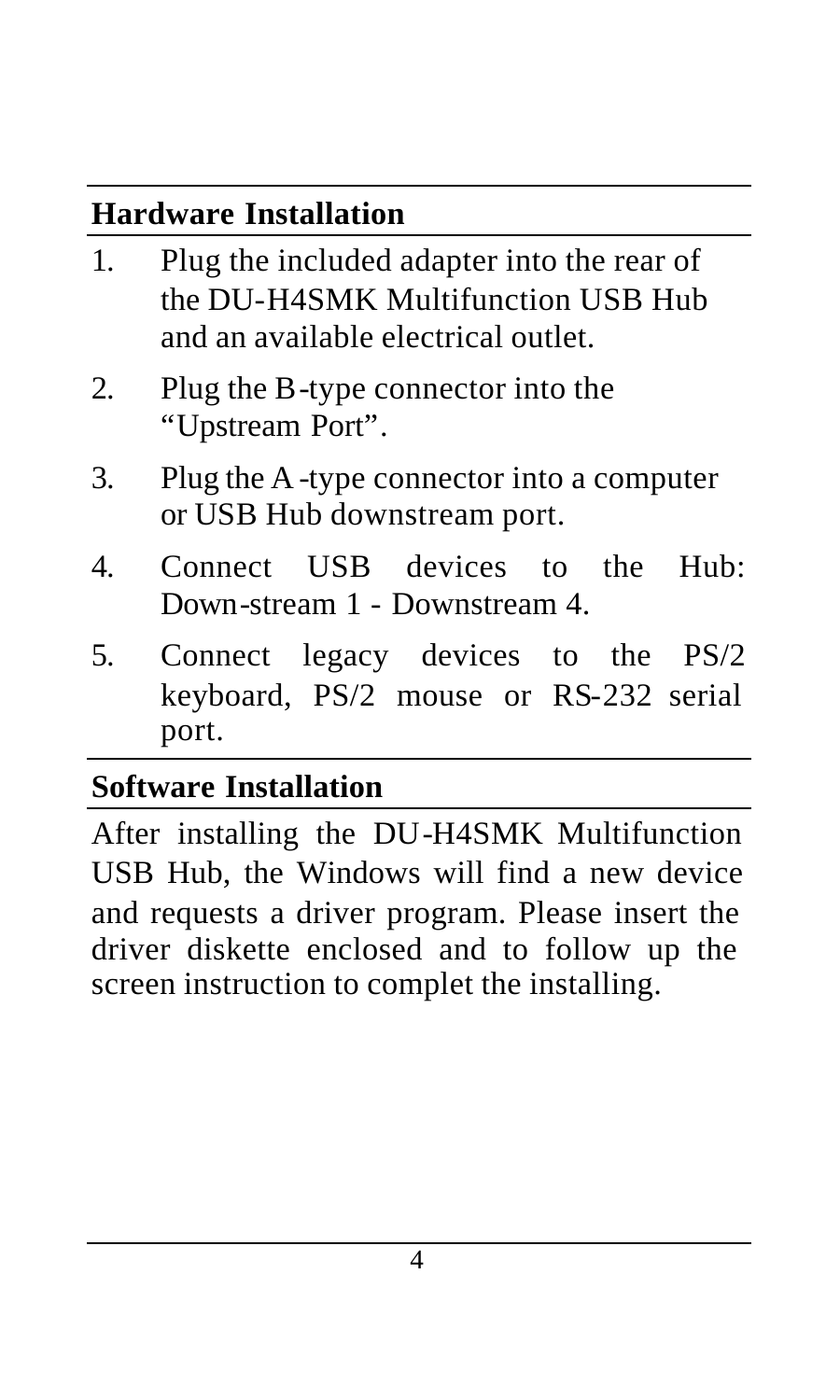### **LED Indicators**

The DU-H4SMK Multifunction USB Hub is equipped with 5 LED indicators:

# **Power Indicator:**

This indicator lights green when the USB Hub is receiving power, otherwise, it is off.

#### **Port status LED:**

Per port has one status LED. When the LED lights on, means the downstream port is working successfully. Otherwise, the LED light is off.

# **USB Connector Pin Assignment**